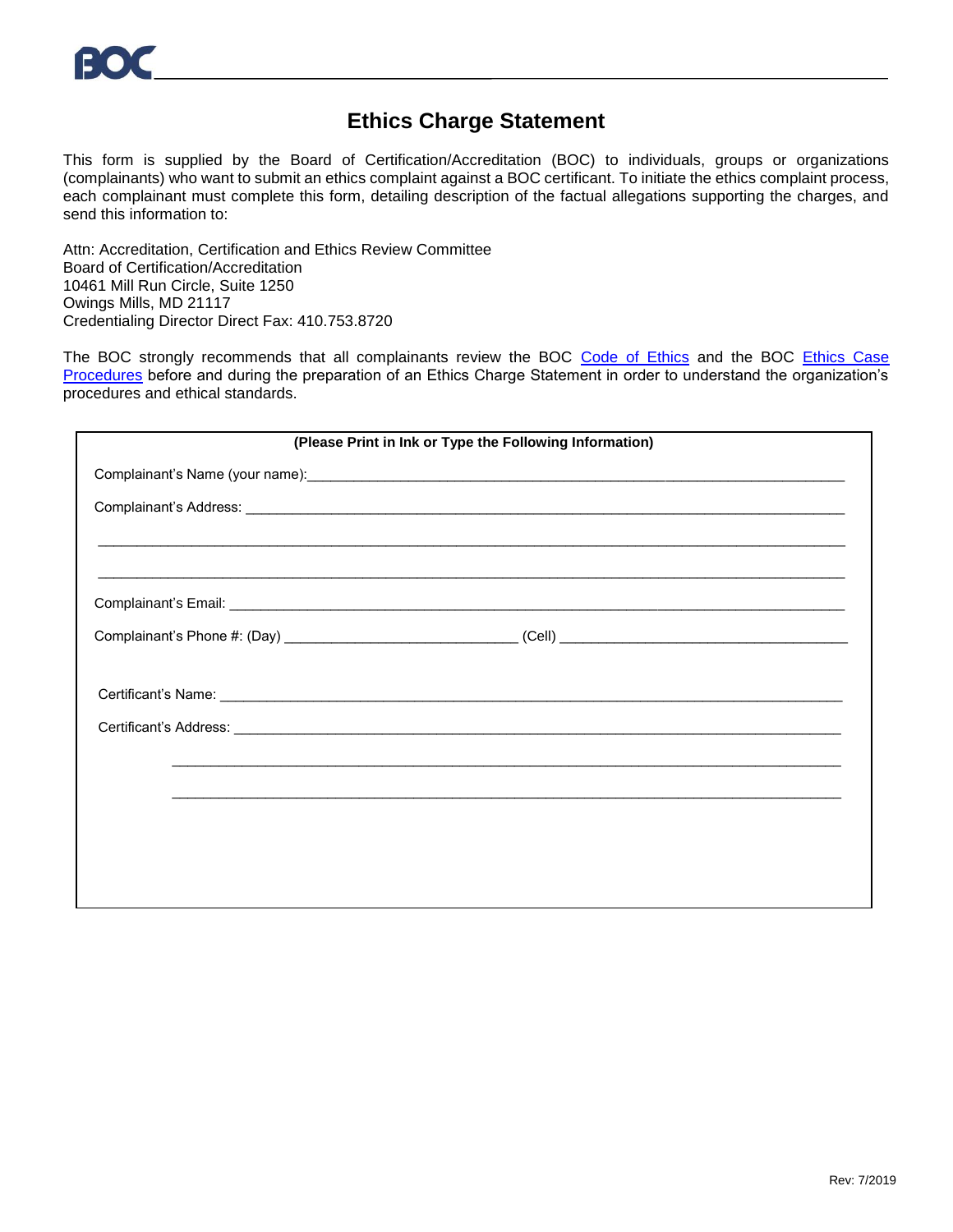## **INFORMATION TO BE SUPPLIED BY THE COMPLAINANT**

1. Statement of Complaint: The following is a summary and statement of the facts, which the complainant believes support the issuance of a formal ethics complaint by the BOC. This factual statement must include a clear explanation of the alleged unethical certificant's conduct. The statement need not include all of the evidence the complainant is prepared to present; however, the complainant must explain the facts in sufficient detail to permit the respondent certificant to answer the allegations. If the space below is not sufficient, additional pages may be used and attached.

2. Applicable Provisions of the [Code of Ethics](https://www.bocusa.org/document_categories/certification/): The complainant should list all provisions of the BOC Code of Ethics that are relevant to this ethics case and all Code provisions that the complainant believes should be considered with respect to the ethics case. Please review and refer to the current BOC Code [of Ethics.](https://www.bocusa.org/document_categories/certification/)

3. Related Actions: The complainant should list any actions taken or contemplated that are directed at the same or related complaints. For example, the complainant should identify any complaints filed with state licensure or regulatory boards, courts or judicial forums, employers, etc.